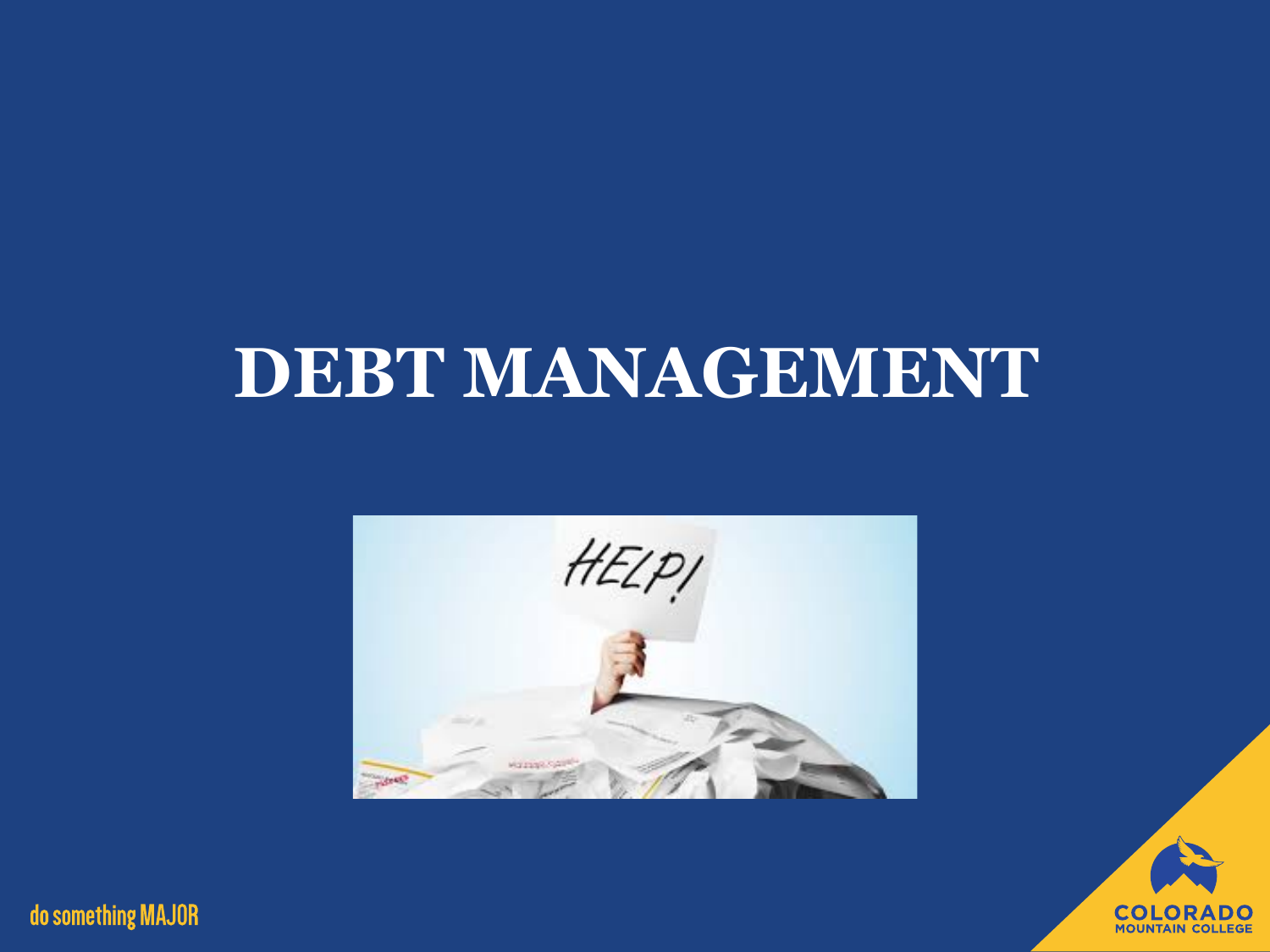## **WHAT HAPPENED?**

#### **BUDGET**



- Why do you accumulate debt?
- What types of debt do you have?
- How is your debt related to your budget?
- Analyze your spending habits

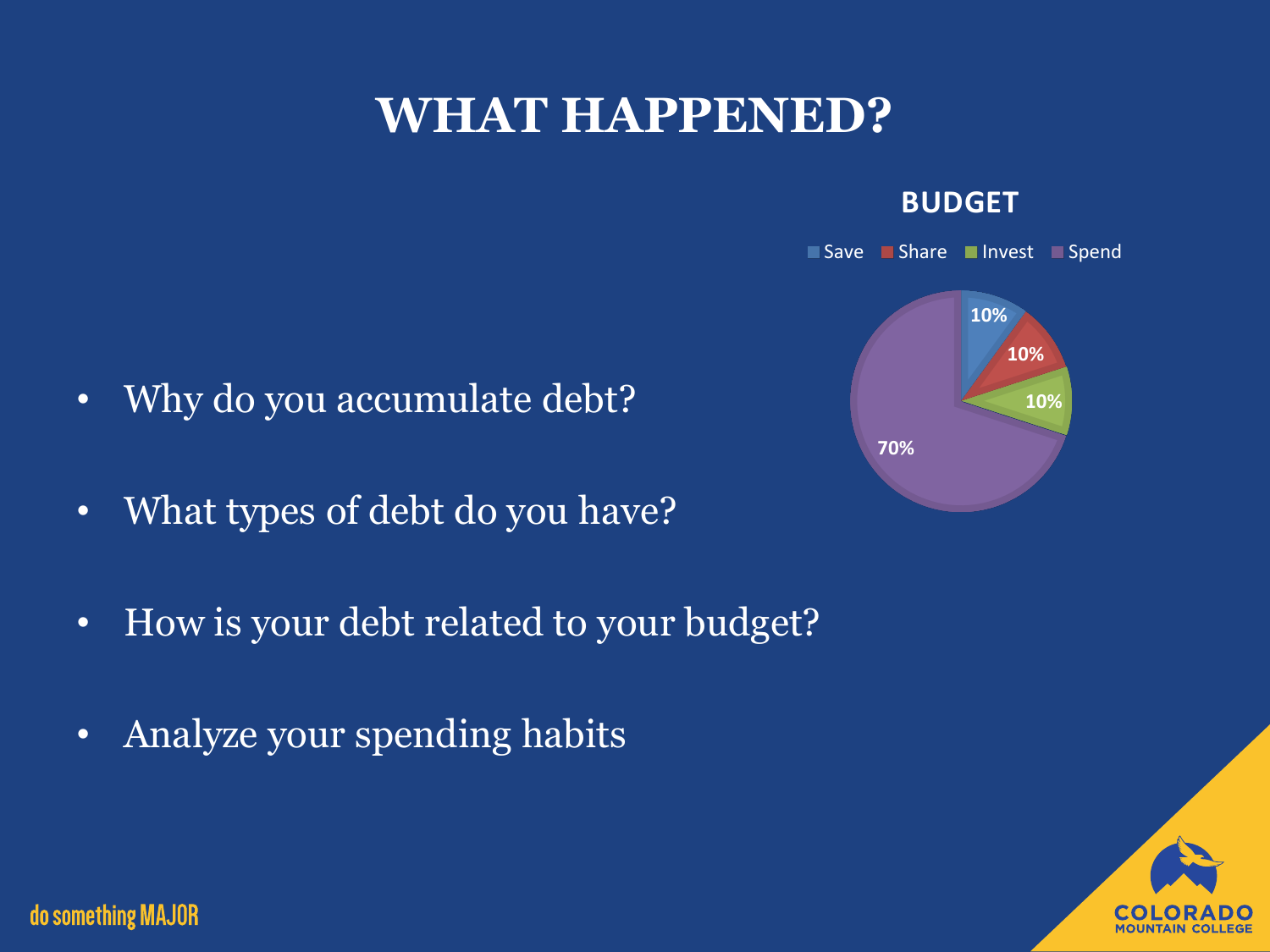### **PAYING OFF YOUR DEBT**



1. Ask for reduced interest rates on debt



3. Make additional payments or larger amounts



2. Consolidate credit cards to get lower interest rate



4. **DO NOT** cash out retirement accounts to pay off debt

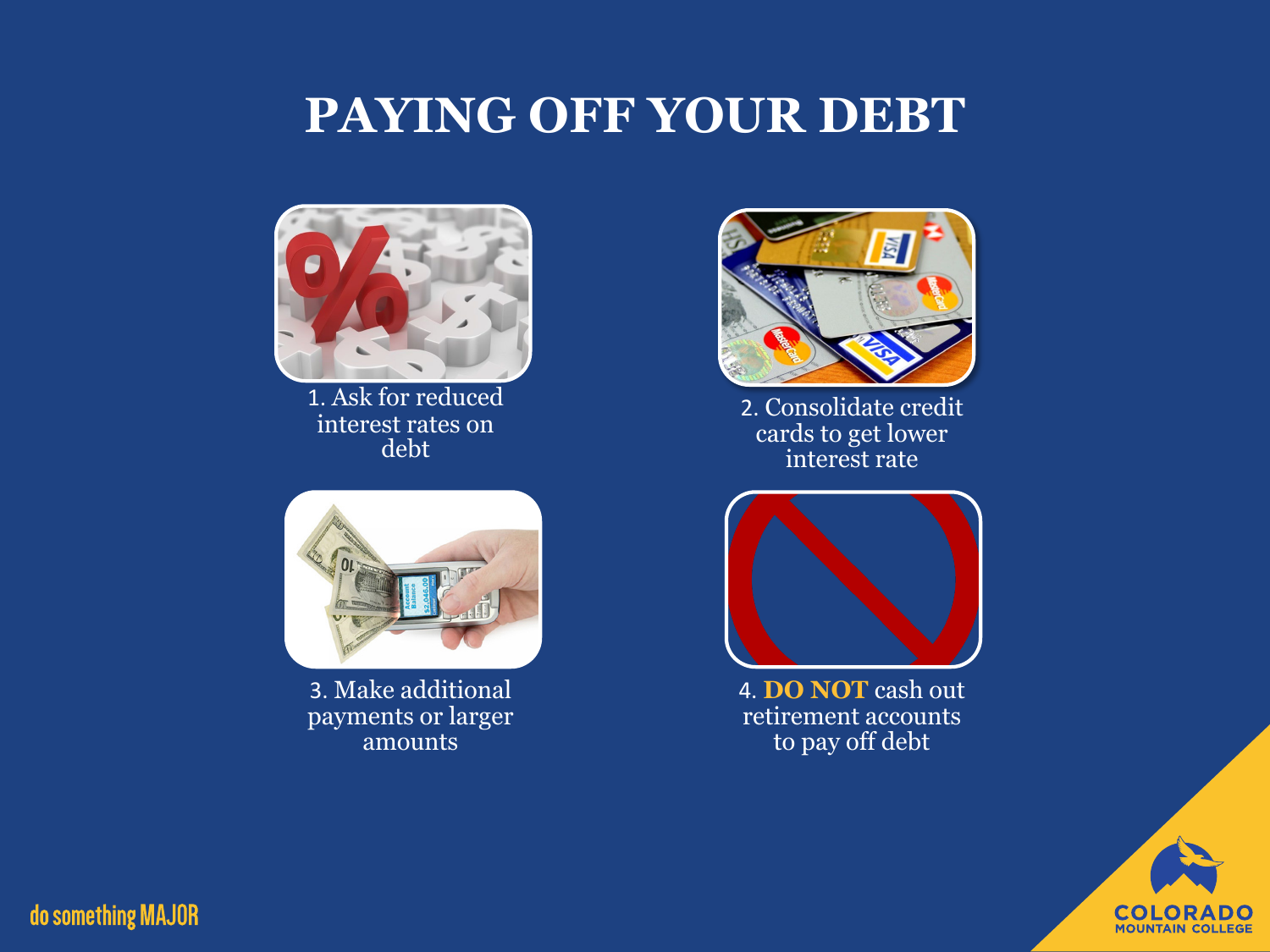# **TIPS / ADVICE**

- Pay off highest interest credit card 1st
	- o This is hard for some people if debt is large-
		- Instead use the **[SNOWBALL](https://www.investopedia.com/articles/personal-finance/080716/debt-avalanche-vs-debt-snowball-which-best-you.asp)** effect



- Reduce expenses to free up money to put towards debt
	- o Utilize your budget to find this free money:
		- Subscriptions you don't use, cable/streaming services you don't use, call insurance company to see about reduced rates, take on a roommate, etc.

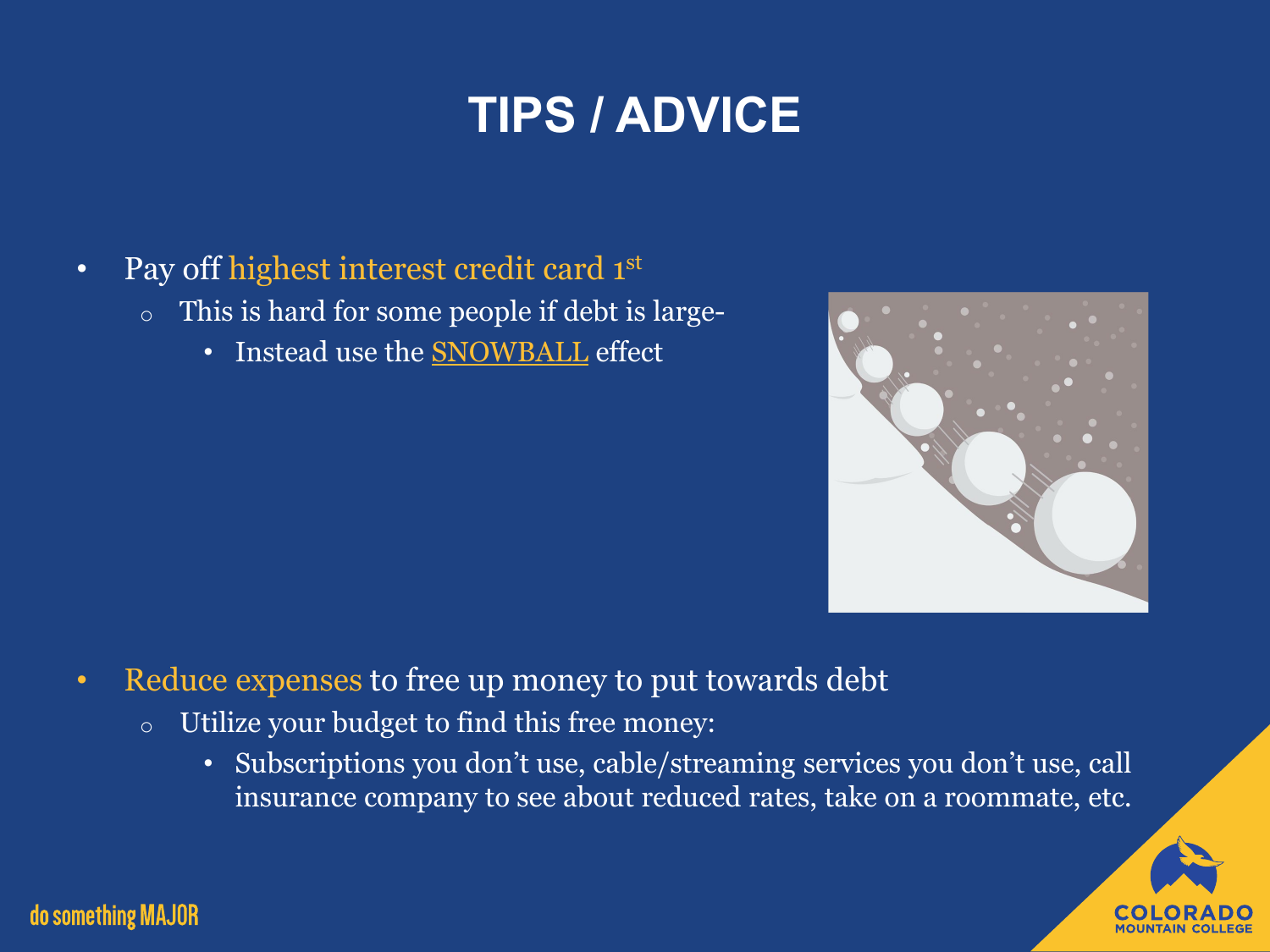# **ADDITIONAL TIPS**

- Go through your possessions to sell items you no longer use/want
	- o Garage sale
	- o Ebay/Facebook/Craigslist
	- o Local Newspaper



#### **DO NOT STOP SAVING OR INVESTING!!!!**

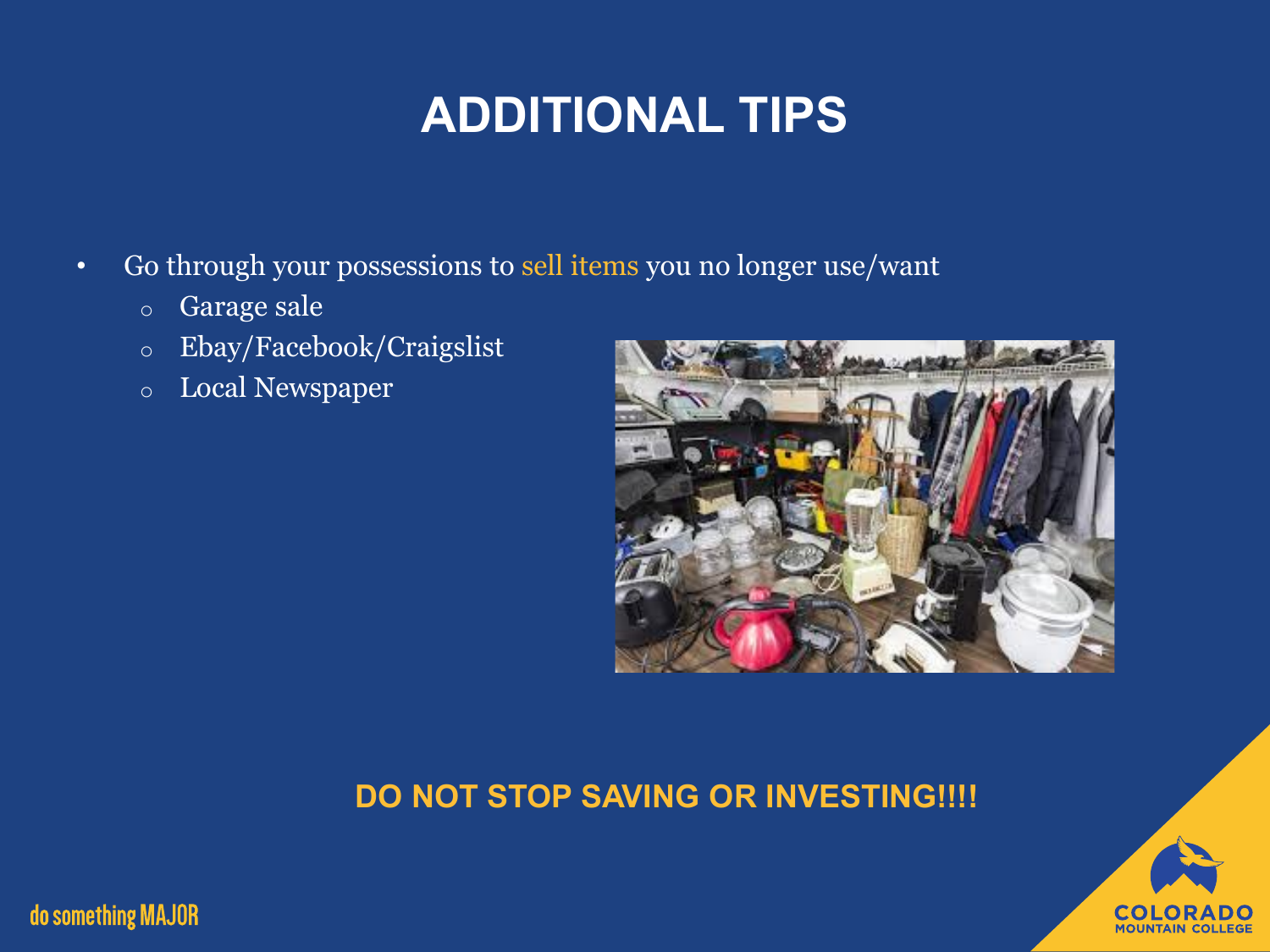

- [NerdWallet](https://www.nerdwallet.com/blog/pay-off-debt/)
- [Credit Karma](https://www.creditkarma.com/advice/i/how-to-pay-off-debt-5-steps)
- [Federal Trade Commission](https://www.consumer.ftc.gov/articles/0150-coping-debt)

• Be wary of Debt Management/Settlement companies- often they do more harm than good and cost you money!

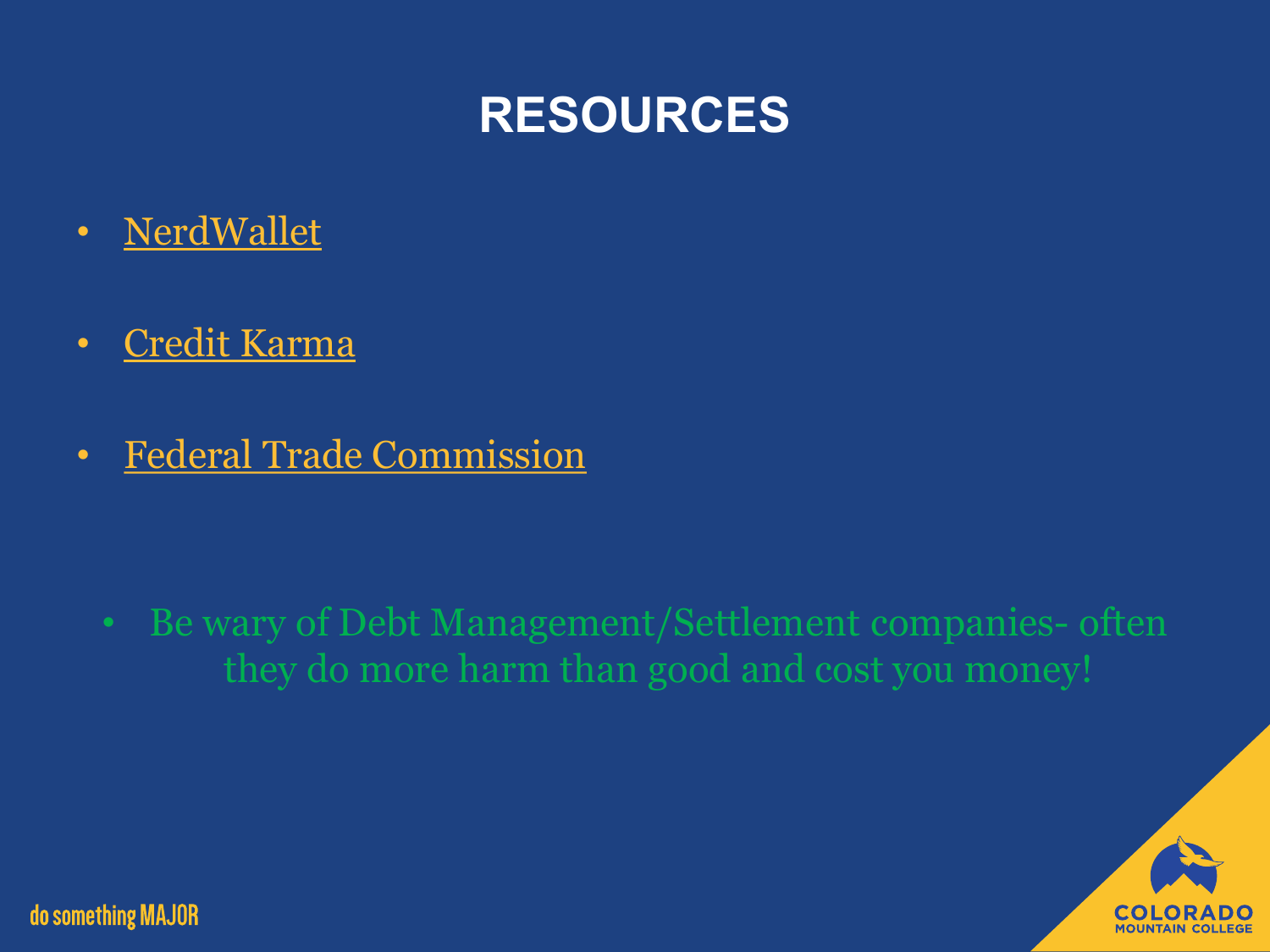